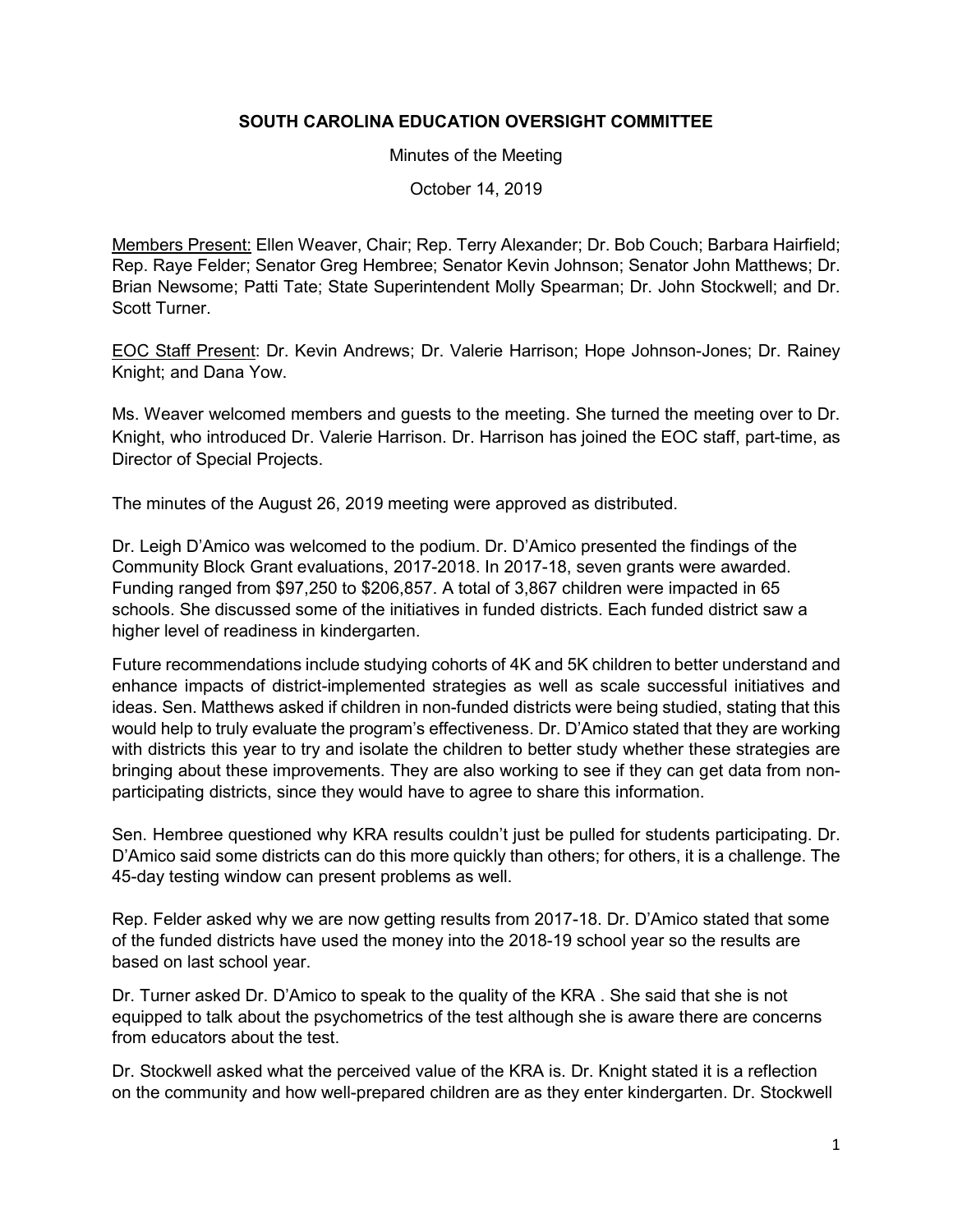went on to say that the KRA is not used in Spartanburg county; it is a hinderance that consumes instructional time. Teachers widely resent it because of its lack of utility.

Ms. Spearman said the SCDE has been investigating and listening to teachers. She stated that teachers aren't getting info they need from KRA. The assessment takes up a lot of their time. She said they would like to work with the legislature on a joint resolution that would allow the assessment to be done more uniformly at the beginning of school. Changes had been made to the KRA but that information had not made its way to the classroom level; the SCDE is working on improving communication. Teachers have complained that the official results don't arrive until January or February. Ms. Spearman stated that we need to decide whether we want to stay with this assessment, and this is a decision we all need to make together. Ms. Spearman stated that individual student reports were available to teachers immediately after the assessment data is entered into the system. She further stated that better communication and training needs to be delivered to districts. This is a challenge.

Rep. Alexander asked if we had looked at the assessment to see the impact it has on a 4 or 5 year old. He wondered if the assessment was too much for children at this age.

Dr. Mathis, at the request of Ms. Spearman, spoke at the podium. He said that kindergarten teachers all use some sort of instrument to determine readiness. The question is if we want a universal assessment. If we do want a common assessment, we need to come to some sort of common ground. Teachers see the results as an indictment on them, when it is not. There is subjectivity in the delivery of the test, which can alter the results. Teachers also don't like that the KRA is put on the report card.

Sen. Hembree asked about the individual reports for the student. Although the print out for parents arrives later, the teacher has the data early in the process, and can use it in planning. Sen. Hembree said he saw the purpose of KRA as establishing a baseline. We need to have some idea where students are when they come into a school. Teachers have not been trained on this assessment. They like other assessments better because they have been trained on them. We need some sort of uniformity.

Dr. Mathis said the SCDE is putting together a study committee for KRA. Results and recommendations will come out in December. Dr. Stockwell stated he hopes that they come up with alternatives to the KRA. He hopes we can help impact readiness by giving the community advice on how to help children.

Rep. Felder questioned how many children were being served by the Community Block Grant funding.

Ms. Weaver called upon Dr. Knight to provide an update on the release of the School Report Cards on October 1. Dr. Knight congratulated schools in their improvements. She stated the percentage of elementary, middle, and high schools who were meeting the Profile of the SC Graduate, based on the release. She also made certain that members were aware that the college and career ready data was based only on graduates, not non-graduates.

Ms. Hairfield asked for clarification, stating how she doesn't see how so many schools are meeting the Profile of the SC Graduate, especially since we know they are struggling so much academically. The numbers are wonderful, but we must seek truth in reporting.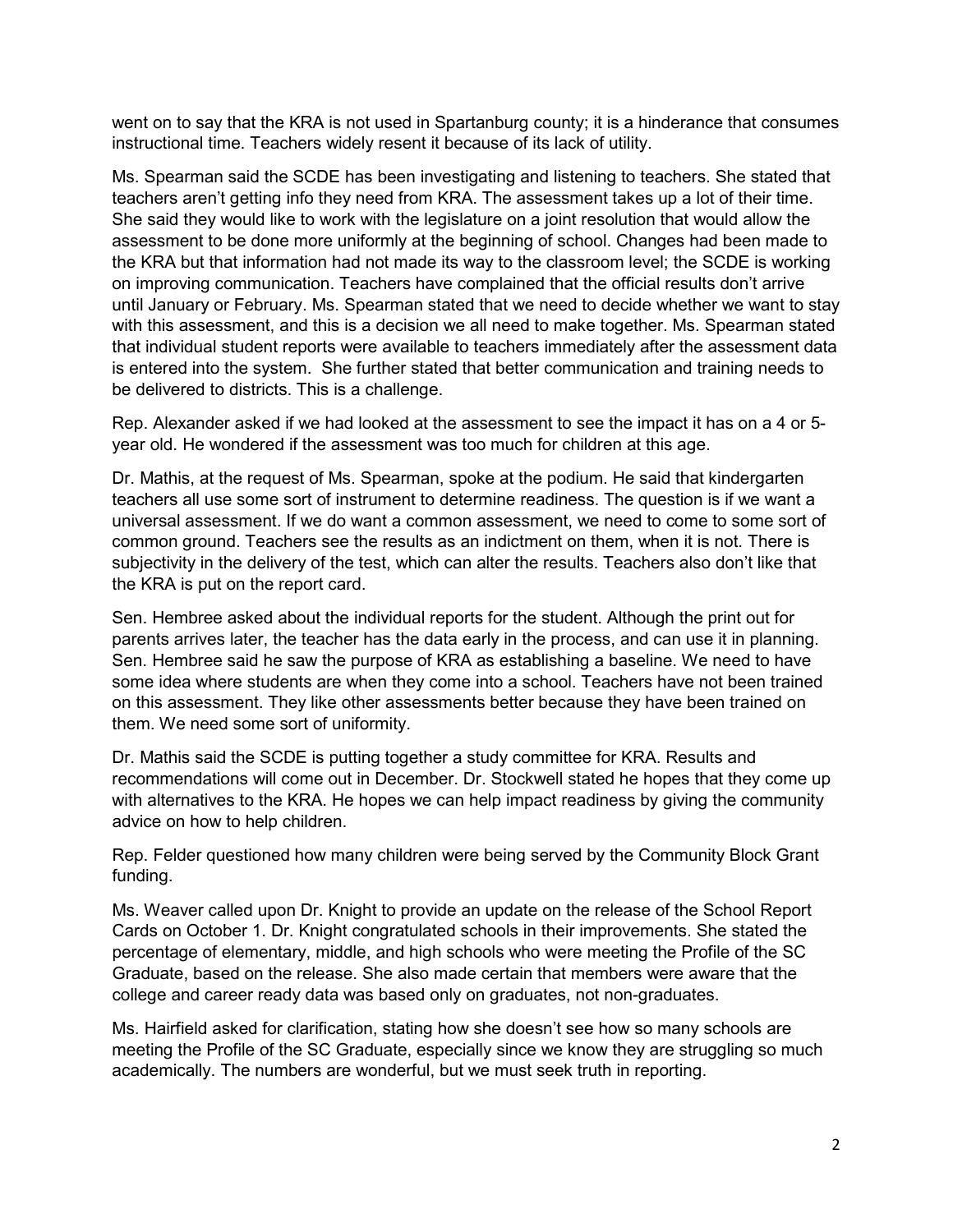Dr. Knight stated that some of the data need to be talked about; the upcoming cyclical review would provide such an opportunity. Dr. Knight noted the impressive work that schools had done with the English Learners (EL) populations. This indicator is a good example of schools working toward growth toward proficiency, which is something we should look at for all children. The gains these children are making, Dr. Knight stated, may very well correlate with other learning.

Dr. Knight noted that the Student Survey continues to be problematic; she is not certain that the tool measures student engagement. The survey itself is widely available online, which can bring about questions of reliability and validity. Sen. Hembree said the results seemed high, particularly for middle schools. He questioned how to make this measure accurate and reflective of true student engagement.

For the College and Career Ready indicator, Dr. Knight stressed the need to work further in the area of credentials. If the accountability system were to incentivize high skill, high demand credentials, children would benefit.

Dr. Turner stated he thought it sent the wrong message for members to question the current accountability system, since the EOC has backed it. He said schools have worked hard and should be commended for this effort. Dr. Newsome echoed Dr. Turner's comments, stating that the good work that goes on in schools is not often reflected in Report Cards. He said that schools who receive a rating of Excellent are often guilty of not telling the story of what they are doing to improve and excel.

Ms. Weaver stated that the report card must accurately measure what we are asking of schools and the press coverage she has seen so far has been uniformly positive. Ms. Hairfield stated that the mixed messages can be disconcerting to the public; the clarity if not there. Dr. Knight stated that we would like to add measures to the report card that are not test-based, but they come with all sorts of challenges.

In terms of growth, Dr. Knight asked Dr. Andrews to discuss the changes related to the Student Progress indicator. Dr. Andrews discussed updates to the indicator methodology, since the vendors have changed.

Dr. Knight then addressed the current status of the Prepared for Success Indicator, given the proviso that removes social studies testing from elementary and middle schools this school year. She said that the SCDE must have revisions to the U.S. Dept of Education by December 1 which means that they need to have any suggested revisions online for public feedback on November 1. From feedback she has obtained, there are those that want consistency, those who feel science is important and should be counted, and others who don't want science alone to hold that much weighting in the 100 point system. Dr. Payne says that the SCDE is trying to find a fair work-around for 20 middle schools who will not have a tested grade in Science this year.

Dr. Knight stated that the Cyclical Review would allow other stakeholders to provide input on student success measures that best exemplified what is outlined in the Profile of the SC Graduate.

Dr. Stockwell requested a regression analysis overlaying socioeconomic status and racial demographics on the academic achievement charts. Dr. Knight stated that staff had done these analyses, but we needed to put them in presentation form.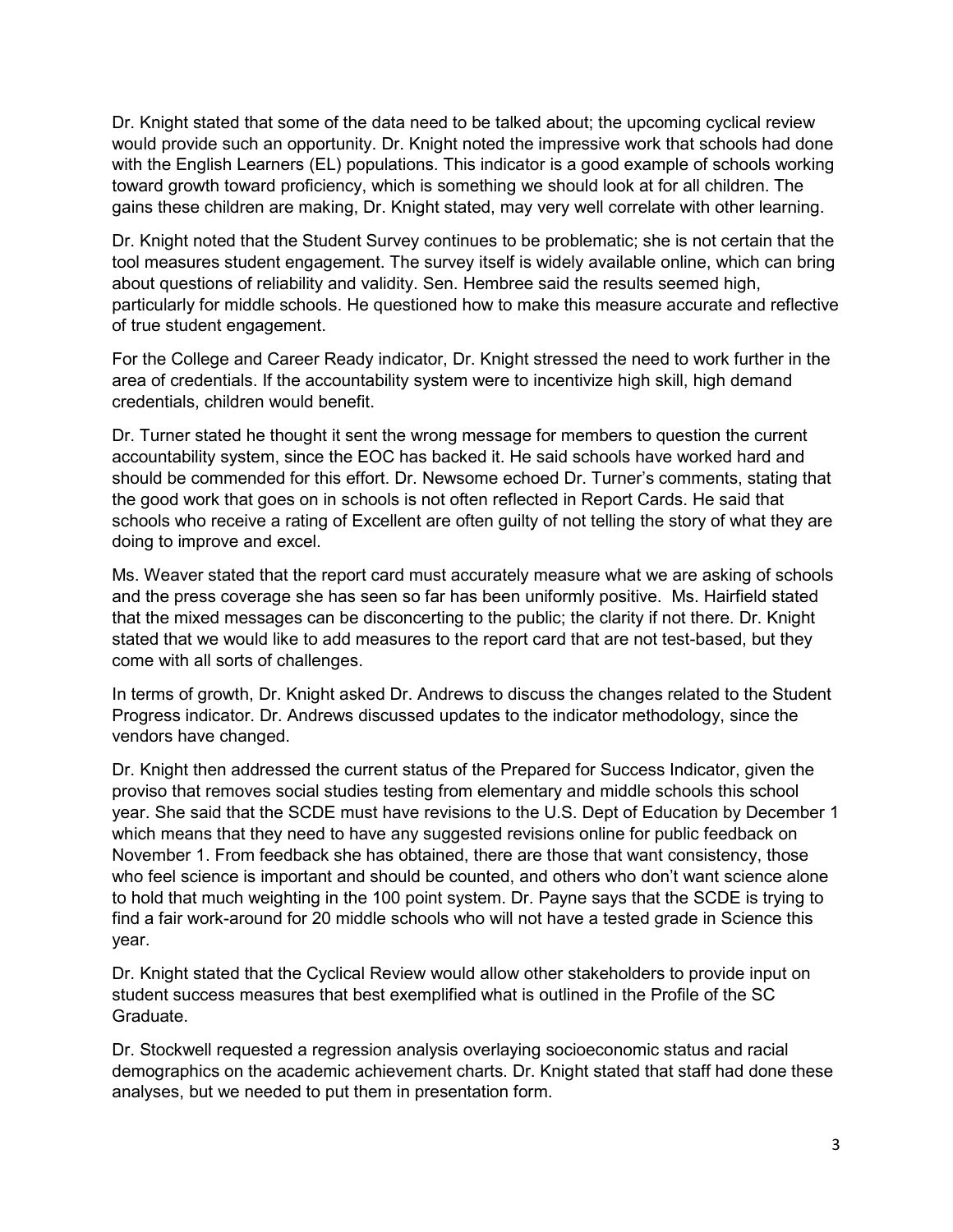Ms. Hairfield asked members to look at the issue brief in the back of the packet. She stated we did the best we could with the current system, but we needed to look closely at what defines student success.

Rep. Felder asked of schools could still give the Social Studies test even if there was not a mandated. Dr. Payne stated that the schools could not give the state test this year. The SCDE is not providing it, and the money has been allocated elsewhere. Further, ESSA only allows schools to use measures that impact all students. What we do for one, we must do for everyone.

Ms. Hairfield presented the report of the ASA and Public Awareness subcommittees. The EOC has been given a directive from the SC Legislature to conduct a cyclical review of the accountability system beginning in 2020. (Section 59-18-910). The first cyclical review was completed in April 2014.

The EOC must work with the State Board of Education and a broad-based group of stakeholders, selected by the EOC, to conduct a comprehensive look at the current accountability system and provide a report to the General Assembly to recommend actions which will improve the system and accelerate improvements in student and school performance.

The cyclical review must include recommendations of a process for determining if students are graduating with the world-class skills and life and career characteristics of the Profile of the South Carolina Graduate to be successful in postsecondary education and in careers. The accountability system needs to reflect evidence that students have developed these skills and characteristics.

The law outlines the make-up of stakeholders. The stakeholders must include the State Superintendent of Education and the Governor, or the Governor's designee. The other stakeholders include, but are not limited to, parents, business and industry persons, community leaders, and educators.

Last month, the Public Awareness Subcommittee and the Academic Standards and Assessment Subcommittee, meeting jointly, approved the timeline proposed for the cyclical review. Throughout the fall and winter, EOC staff will work to obtain input from stakeholder groups. They are working jointly with the SC Dept. of Education as a partner in this review. EOC and SCDE staff are meeting jointly with the Center for Assessment on assisting with the process. The Center for Assessment is already working on similar reviews in other states. Ms. Hairfield noted that Drs. Payne and Mathis were present from the SCDE.

Last week, Dr. Knight and Ms. Yow presented the plan alongside SCDE staff to the State Board of Education. They asked the Chair of the State Board of Education for one nomination for the Cyclical Review Evaluation committee, which we anticipate will meet in early 2020. We anticipate that group will be composed of 25-30 individuals and that they will meet 2-3 times. Similarly, the EOC is asked to provide one nomination. It is important that this group is composed of individuals who represent business, community, educators and parents. It is expected that the EOC will receive the recommendations from the Cyclical Review in April 2020 and that if approved, those can be submitted in the SCDE's ESSA Plan in May and to the General Assembly.

The approval of the cyclical review proposal and timeline came before the EOC as a recommendation from the subcommittees. The motion carried and was approved.